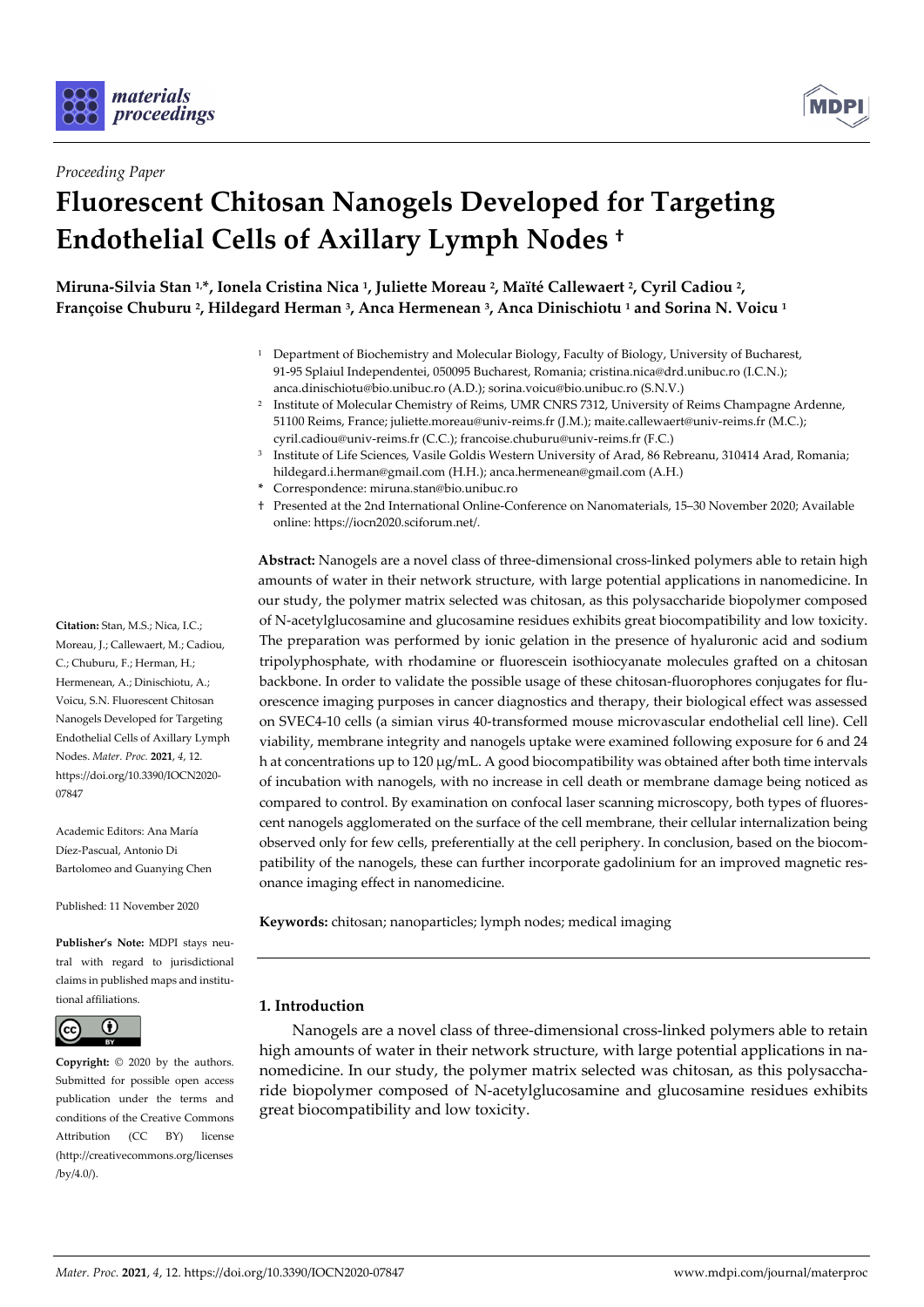### **2. Materials and Methods**

The preparation was performed by ionic gelation in the presence of hyaluronic acid and sodium tripolyphosphate, with rhodamine or fluorescein isothiocyanate molecules grafted on a chitosan backbone. In order to validate the possible usage of these chitosanfluorophores conjugates for fluorescence imaging purposes in cancer diagnostics and therapy, their biological effect was assessed on SVEC4-10 cells (a simian virus 40-transformed mouse microvascular endothelial cell line). Cell viability, membrane integrity and nanogels uptake were examined following exposure for 6 and 24 h at concentrations up to  $120 \mu g/mL$ .

#### **3. Results**

A good biocompatibility was obtained after both time intervals of incubation with nanogels, with no increase in cell death or membrane damage being noticed as compared to control. By examination on confocal laser scanning microscopy, both types of fluorescent nanogels agglomerated on the surface of the cell membrane (Figure 1), their cellular internalization being observed only for few cells, preferentially at the cell periphery (Figure 2).



Figure 1. Fluorescence images showing the nuclei of SVEC4-10 cells stained in blue with DAPI solution and the nanogels with rhodamine or fluorescein isothiocyanate (FITC) molecules grafted on a chitosan backbone.